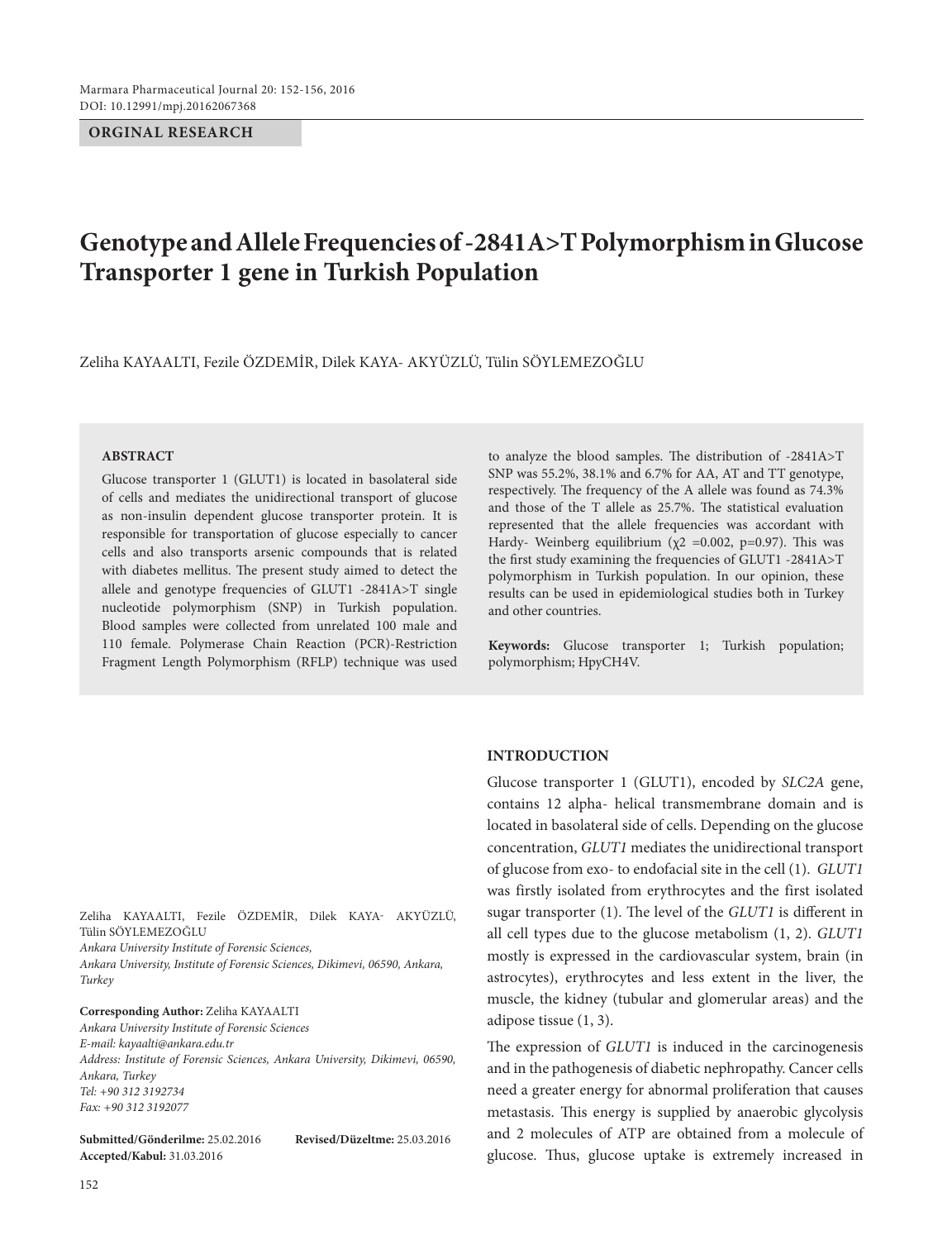hypoxic cells. A hypoxia responsive transcription factor (hypoxia-inducible factor 1 α (HIF-1 α) also serves as a regulator for proliferation and survival of cancer cells in this hypoxic condition. The HIF-1 α binds to the hypoxia responsive recognition element (HRE) and enhances the transcription of target genes including *GLUT1* (2, 4-7). In the pathogenesis of diabetic nephropathy in patients with Diabetes Mellitus*, GLUT1* is one of the rate-limiting factors (8-10). A to T substitution is at – *2841* in the promoter region of *GLUT1* gene so it can alter the over- or lessexpression of protein synthesis (8). Increase of blood glucose level causes hyperglycemia, which induces some changes in kidney such as increase of glomerular mesangial synthesis, renal hypertrophy, glomerulosclerosis and accumulation of extracellular matrix proteins. Furthermore, *GLUT1* transports arsenic compounds right along with glucose in erythrocytes, blood-brain barrier, epithelial cells, tubular and glomerular part of the kidney, and, thus, it may be an important protein in the risk of diabetes in case of chronic arsenic exposure (11, 12).

It is an indisputable fact that cancer is a disease of our age. According to the IARC GLOBOCAN 2012 data, 14.1 million individuals have cancer and 8.2 million people die due to the cancer every year in the world (13). When we look at the Turkey, approximately 103.070 men and 71.233 women have cancer in every year (14). In 2014, 4.9 billion deaths occurred because of the diabetes and about 387 million individual had diabetes in the worldwide. Besides, the number of patients with diabetes is approximately 7.2 million and due to the diabetes 59000 people die every year in Turkey (15).

Considering all of these incidences, the occurrence of cancer and diabetes may evaluate as a big threat for human nowadays*. GLUT1* has been thought an important role in pathogenesis of cancer and diabetes. Thus, the aim of the study was to determine the genotype and allele frequency of -*2841A>T* single nucleotide polymorphism (SNP) in *GLUT1* gene (rs710218; GeneID: 6513; Accession Number: NM\_006516) in Turkish population and to compare our data with other populations.

# **MATERIAL AND METHODS**

## **Subjects**

The specimens were obtained from volunteers who were checked up in hospital. Each subject provided written informed consent and approval (approval no: 06-242-13 in 2013) for the use of human subjects was obtained from the institutional ethics committee. A small survey used to gather demographic information was given to all subjects. The 210 blood samples were collected from Turkish 100 male and 110 female who is between the ages of 18 and 41 years. Whole blood samples were collected into ethylenediaminetetraacetic acid anticoagulant tubes and were kept at 4 °C until analyze. The anamneses indicate that individuals are unrelated and healthy (no history of disease such as chronic diseases and cancer). The study was in accordance with the principles of the Declaration of Helsinki.

# **Isolation of DNA and Genotyping of GLUT1 -2841A>T Polymorphism**

DNA was extracted from whole-blood by Qiagen QIAamp DNA Mini Kit. DNA concentration was determined using the PicoGreen dsDNA quantitation kit (Molecular Probes, Eugene, OR) according to the method recommended by the manufacturer.

For detection of the *GLUT1 -2841A>T* polymorphism, 337 bp fragment was amplified by Polymerase Chain Reaction (PCR) using the following primers: forward: *5'-GCTGAGAATGGCCTTCCCTCAAT-3'* and reverse primer *5'-CTGCCTTACTCAGCCCATGGGTC-3'*. The PCR reaction mixture contained 10x PCR buffer, 200 μM dNTP, 10 μl from each of the primers, 1.25 U of Hot Star Taq DNA polymerase (Qiagen), ~200 ng DNA and last volume completed with distilled water to 50 μl. Amplification was conducted on a Techne Tc 512 PCR System. The PCR cycling conditions consisted of an initial denaturation step at 94 °C for 10 min; 35 cycles of 94 °C for 1 min, 60 °C for 1 min, 72 °C for 1 min; and a final extension step at 72 °C for 5 min. Then, the RFLP method was used for the determination of -*2841A>T*  polymorphism in *GLUT1* gene. For this purpose, 337 bp PCR products were digested with *HpyCH4V* restriction enzyme (New England Biolabs, Hertfordshire, UK) and incubated at 37 °C overnight. Digested and undigested products were separated by gel electrophoresis on a 2% agarose gel and visualized by ethidium bromide so the staining under an ultraviolet illuminator. Then, the Syngene Monitoring System was used for scanning and photographing. The obtained fragments represented the presence of A allele (208+129 bp) and the T allele (337 bp) (Figure 1). Results of RFLP for each variant in 30 randomly selected samples were confirmed by DNA sequencing method using the Big-Dye Terminator Cycle Sequencing Ready Reaction kit on an ABI Prism 3100 Genetic Analyzer. The automated DNA sequencing was employed to confirm the authenticity of the amplified PCR products.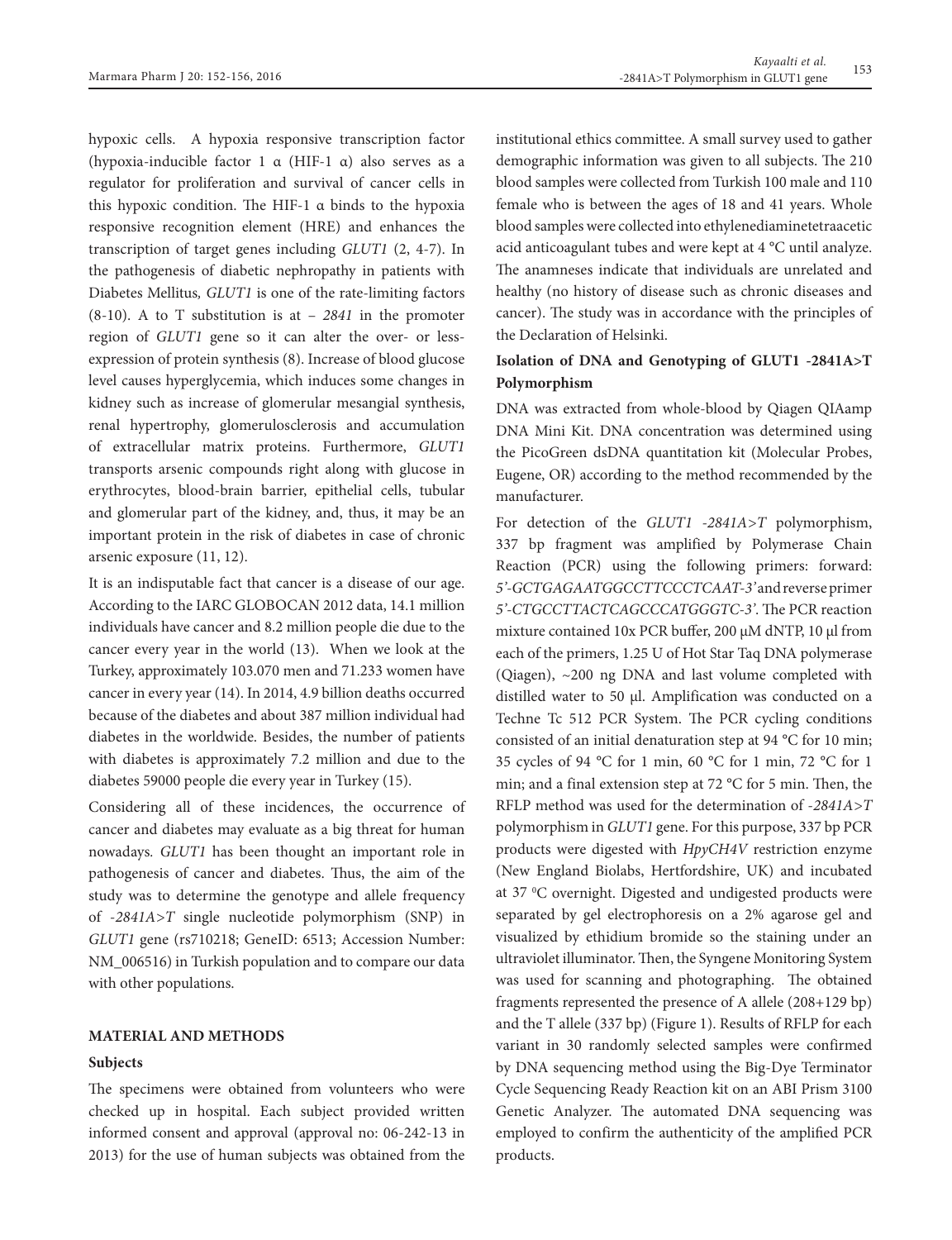

**Figure 1.** A representative agarose gel image of digested and undigested PCR products with HpyCH4V: M: 100-bp ladder; Lanes 1, 5 and 6: AT (337, 208, 129 bp); Lanes 2 and 7: AA (208, 129 bp); Lanes 3 and 4: TT (337 bp); Lane 8: undigested PCR product (337 bp).

### **Statistical analysis**

The statistical data was analyzed using SPSS 16 software. The frequencies of *GLUT1* alleles and genotypes were obtained by direct count and the  $\chi$ 2 test was used for evaluation of the Hardy-Weinberg equilibrium. Continuous variables are reported as mean±standard deviation (S.D.). Categorical variables were compared by the χ2 test. Results were considered to be statistically significant at p<0.05.

### **RESULTS**

The mean age of study subjects was 29.24±4.98 years (range 18-41 years). The genotype frequencies were 55.2% homozygote typical *(AA),* 38.1% heterozygote *(AT)* and 6.7% homozygote atypical *(TT)* (Table 1 and 2). The *A* and *T* allele frequencies were found as 74.3% and 25.7%, respectively. The genotype frequencies in all subjects were consistent with Hardy-Weinberg equilibrium ( $\chi$ 2 =0.002; p=0.97).

*GLUT1 -2841A>T* single nucleotide polymorphism was also statistically evaluated for significance with gender and age. No significant differences were found between genders and ages (p>0.05)

**Table 1.** Distribution of Glut1 -2841A>T polymorphism in healthy Turkish population.

| Sample | <b>Genotype frequency</b> |             |      |             |      |             |       |             | Allele frequency |      |             |      |  |
|--------|---------------------------|-------------|------|-------------|------|-------------|-------|-------------|------------------|------|-------------|------|--|
|        | $\mathbf n$               | AA          |      | AT          |      | <b>TT</b>   |       | $\mathbf n$ | $\bf{A}$         |      | T           |      |  |
|        | (210)                     | $\mathbf n$ | %    | $\mathbf n$ | %    | $\mathbf n$ | %     | (420)       | $\mathbf n$      | %    | $\mathbf n$ | $\%$ |  |
| Female | 110                       | 57          | 51.8 | 44          | 40   | 9           | 8.2   | 220         | 158              | 71.8 | 62          | 28.2 |  |
| Male   | 100                       | 59          | 59.0 | 36          | 36.0 | 5           | 5.0   | 200         | 154              | 77.0 | 46          | 23.0 |  |
| p      | 0.471                     |             |      |             |      |             | 0.226 |             |                  |      |             |      |  |

**Table 2.** Comparison of the genotype frequency distributions of GLUT1 -2841A>T polymorphism in Turkish population and previously published data in other populations.

|                                   | Genotype frequency |             |      |             |      |             |     |  |  |
|-----------------------------------|--------------------|-------------|------|-------------|------|-------------|-----|--|--|
| Population                        | $\mathbf n$        |             | AA   | AT          |      | <b>TT</b>   |     |  |  |
|                                   |                    | $\mathbf n$ | $\%$ | $\mathbf n$ | %    | $\mathbf n$ | %   |  |  |
| <b>Turkish (present</b><br>study) | 210                | 116         | 55.2 | 80          | 38.1 | 14          | 6.7 |  |  |
| German                            | 127                | 64          | 50.4 | 52          | 40.9 | 11          | 8.7 |  |  |
| <b>British</b>                    | 99                 | 32          | 32.3 | 65          | 65.7 | 2           | 2.0 |  |  |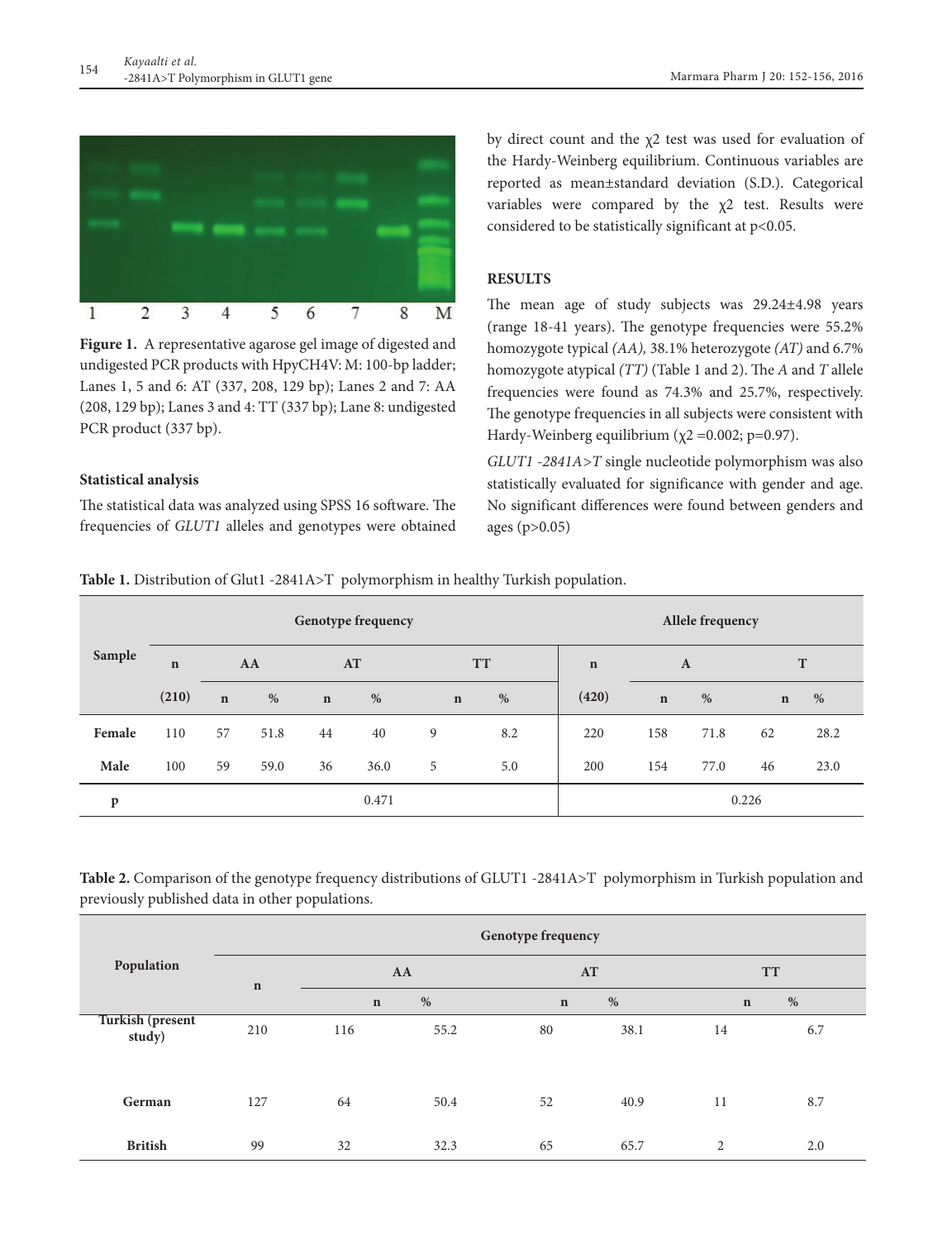# **DISCUSSION**

Single nucleotide polymorphisms are one of the most important factors that affect the occurrence of a disease, the sensitivity to xenobiotics and/or the side effects of drugs between individuals. The development of personalized drug therapy, the drug sensitivity and biotransformation of drugs is determined by starting with identify SNP (16). Most SNPs occur in the non-coding region and can be alter genes, whereas SNPs occurring in the coding regions could alter the protein. A single nucleotide base mutation which occurs in the promoter region can affect transcription and post-transcription and finally translation although; they do not appear in proteins (17). In present study, -*2841A>T*  polymorphism in *GLUT1* gene was studied. Because, A to T substitution is at – *2841* in the promoter region of *GLUT1* gene so it can alter the over- or less-expression of protein synthesis (8) and there isn't any study in literature about -*2841A>T* polymorphism in *GLUT1* gene in Turkish population. Determination of these polymorphisms is also significant information with regard to relation between societies. Turkey is located in the transition region of Europe and Asia continents. Thus, there is heterogeneity and genetic admixture in Turkey and the investigation of the allele frequencies and genotype distributions of some variants is important in a pharmacogenetic interest in this population. In the previous studies the *GLUT1* promoter polymorphism -*2841A>T* and its effect to the hepatic carcinoma cells were studied in a German population (5). Also, the association of -*2841A>T* polymorphism in *GLUT1* promoter region with diabetic nephropathy in patients with Type 1 diabetes mellitus was examined in a British population (8). However, there has been no study related to the -*2841A>T* polymorphism in *GLUT1* in Turkish population. Thus, to the best of our knowledge, this is the first research aiming to determine the genotype and allele frequencies of *GLUT1 -2841A>T*  polymorphism in Turkish population. Table 2 showed the

**Türk popülasyonunda Glukoz Trasnporter 1 geninde -2841A>T polimorfizminin allel ve genotip frekansının belirlenmesi**

#### **ÖZ**

Glukoz transporteri (GLUT1) hücrenin bazolateralinde yer almaktadır ve insulinden bağımsız olarak glukozun tek yönlü taşınımını sağlar. Özellikle kanser hücrelerine glukoz taşımasından sorumlu olan GLUT1 ayrıca, diyabetle ilişkili olarak arsenik bileşiklerini de taşınmaktadır. Söz konusu çalışma, Türk popülasyonundaki GLUT1 (A2841T) tek nükleotit polimorfizminin allel ve genotip frekansını belirlemeyi amaçlamaktadır. Birbirinden bağımsız 100 erkek genotype and allele frequencies in Turkish, healthy group of German and British populations. According to this table, distribution of -*2841A>T* polymorphism in Turkish seemed to be almost similar with German population, but different from British population.

According to the previous studies, the expression of *GLUT1* induces and glucose uptake increases in cancer cells in the presence of *GLUT1 -2841A>T* allele. Thus, required energy for anaerobic respiration obtains and proliferation increases. Furthermore, in hypoxic condition, due to the anaerobic respiration the HIF-1 α binding affinity induces expression of *GLUT1* (2, 5 and 9). Also, there have been some studies investigating the relationship of *GLUT1* SNPs with the development of diabetes. Based on these studies, the A allele in *-2841* in *GLUT1* gene has a protective role against diabetes (8). When compare with other genotypes, the glucose uptake is less in the presence of A allele. Thus, the pathogenesis of hyperglycemia and occurrence of renal disease is slightly less. Although previous studies indicated that *GLUT1* transports arsenic as well as glucose in erythrocytes, in blood-brain barrier and in epithelial cells (12, 18), the association between this *GLUT1* and the concentration or transport of arsenic in cells has not been studied yet.

Our study results may provide a perspective for future studies concerning the role of -*2841A>T* polymorphism in *GLUT1* gene as a susceptibility factor for cancer and diabetes epidemiology. The present results may use as a control group for such studies and may assist to develop an individualized drug for patients with cancer and diabetes in the future. Also, further studies need to examine possible correlation between the effects of this polymorphism on the accumulation of heavy metals in the biological samples.

### **CONFLICT OF INTEREST**

The authors have nothing to declare.

ve 110 kadından kan örnekleri toplanmıştır. Polimeraz Zincir Reaksiyonu- Restriksiyon Fragment Uzunluk Polimorfizmi tekniği ile kan önrekleri analiz edilmiştir. -2841A>T polimorfizminin AA, AT ve TT genotiplerine göre dağılımı sırasıyla, %55.2, %38.1 ve %6.7'dir. A allelinin sıklığı %74.3, T allelinin ise %25.7'dir. İstatiksel analizler sonucunda elde edilen verilerin, Hardy- Wienberg eşitliği ile uyumlu olduğu saptanmıştır. Söz konusu çalışma GLUT1 -2841A>T polimorfizmini Türk popülasyonunda araştıran ilk çalışmadır. Sonuç olarak, elde edilen sonuçlar Türkiye ve diğer ülkelerdeki epidemiyolojik çalışmalarda kullanılabilecektir.

**Anahtar kelimeler:** Glukoz transporter 1, Türk popülasyonu, polimorfizm, HpyCH4